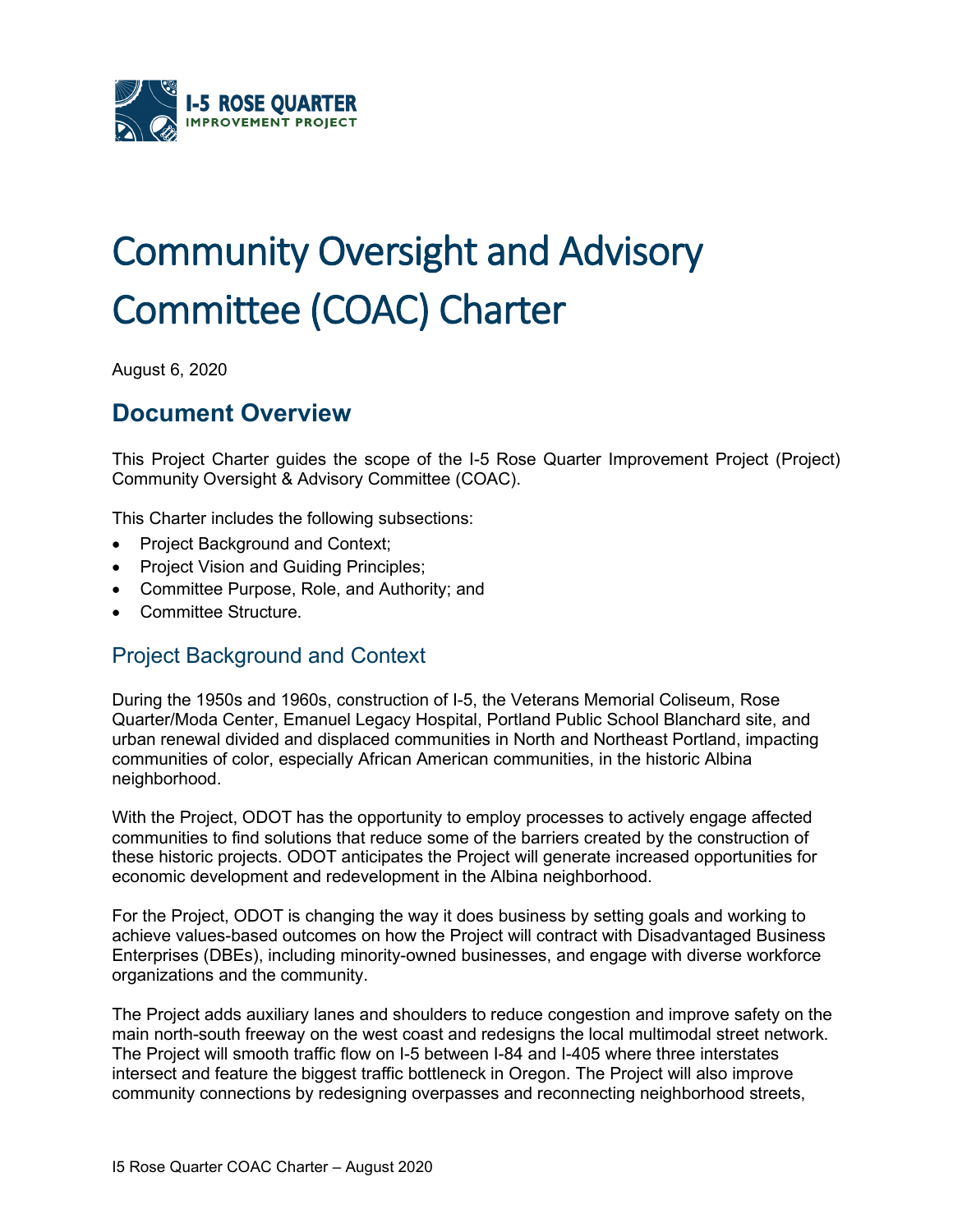enhancing public spaces, and promoting economic development opportunities. The Project's transportation improvements allow the City of Portland to implement the development goals for the N/NE area and realize the City's Central City 2035 Plan.

ODOT is continuing to study and design improvements to local streets near the Broadway-Weidler interchange and to I-5 between I-84 and I-405 in Portland. These improvements include:

- Highway covers;
- New bike and pedestrian crossings;
- Local street bicycle and pedestrian improvements;
- New Hancock-Dixon roadway connection;
- I-5 southbound on-ramp relocation:
- I-5 ramp-to-ramp (auxiliary) lanes; and
- Highway shoulders.

To increase minority firm participation in opportunities as well as integrate other constructability and risk mitigation benefits, ODOT is using an alternative delivery method Construction Management/General Contractor (CM/GC) for this Project.

The CM/GC method provides ODOT with strategic opportunities to manage risk, control the budget and schedule, and increase DBE, minority firm, and diverse workforce participation. ODOT contracted with an Owner's Representative (OR) consultant team to aid ODOT's CM/GC delivery method.

## Project Vision and Guiding Principles

The Project's vision is to create and spur more wealth development among local minority contractors by:

- Building the capacity of minority businesses for current and future projects.
- Building capacity in local underrepresented populations to meet local construction workforce needs.
- Furthering minority businesses' expertise to be successful with project subcontracting opportunities.
- Increasing local underrepresented populations' skills/access to construction trades.
- Providing technical assistance and certification for Disadvantaged Business Enterprise (DBE) firms and workforce providers to access underrepresented local populations.
- Providing new opportunities and facilitate new relationships between minority subcontractors and primes;
- Maximizing trade opportunities at all levels for local minorities as part of the Project;
- Enhancing relationships between ODOT/City of Portland and the local minority and DBE business community; and
- Constituting a DBE/On-the-Job Training (OJT) Advisory Committee of local community members to provide recommendations DBE/ OJT project development.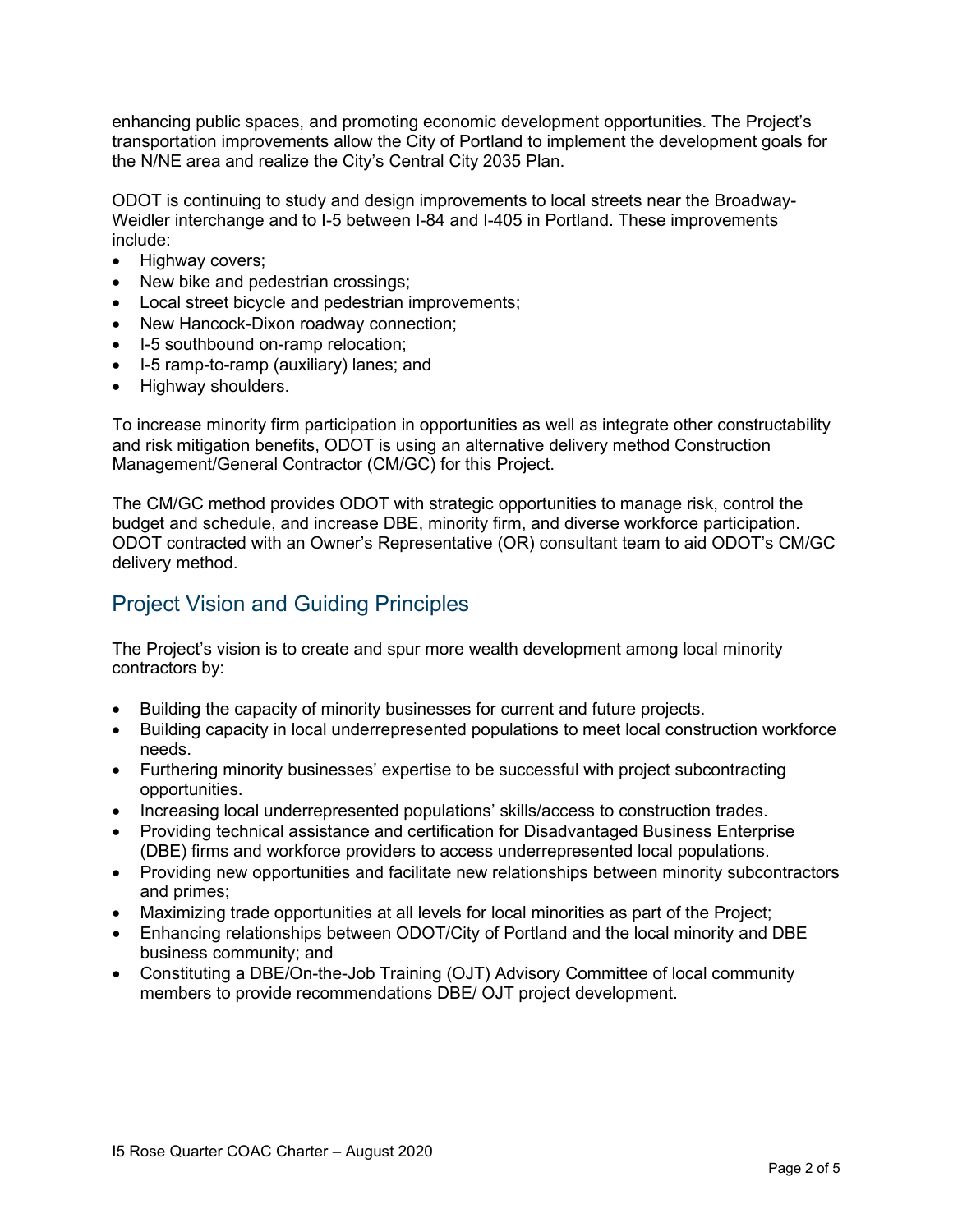## Committee Purpose, Role, and Authority

#### **Committee Purpose**

The COAC builds on the foundation of the COAC's previous work as the project transitions from planning and design to construction.

The purpose of the COAC is to review and provide feedback on the CM/GC's DBE and workforce programs and practices. The COAC will:

- Provide review of the CM/GC's DBE subcontracting and workforce plans, participation, diversity, and results;
- Provide written recommendations, comments and resources in support of the successful implementation of the CM/GC's Diversity Plan during the life of the Project; and
- Provide culture of success assistance related to DBE and workforce program implementation.

Committee members will review DBE and workforce project information. Recommendations and feedback to ODOT and the CM/GC will be used to inform the DBE and workforce program implementation.

COAC input during the Project's continued design phase and subsequent construction phase will substantively inform DBE and workforce program outcomes and help ensure a wide array of Project opportunities are afforded to DBEs and a diverse workforce. It also provides an open and transparent forum for ODOT, the CM/GC, and the COAC to assess progress and hold one another accountable.

#### **Committee Role and Responsibilities**

Committee role and responsibilities for the design and construction phases of the Project include:

- Provide monitoring support to ODOT on DBE and workforce goals as well as community aspirations;
- Help identify and review DBE and workforce Project opportunities;
- Discuss DBE program implementation, including DBE recruitment, termination or replacement, and requesting responses to questions;
- Review CM/GC mentoring and technical assistance reports along with providing feedback;
- Discuss and resolve workforce diversity issues, including pre-apprenticeship, apprenticeship, workforce, EEO achievements, and anti-harassment policies;
- Review DBE and workforce CM/GC and Subcontractor monthly reports and dashboards. This may include among other data DBE commitment and utilization.; trade craft use of Core Employees, DBE and workforce achievement compared to Project goals and programs established in the Diversity Plan;
- Review CM/GC outreach effectiveness, act as liaison with community and workforce organizations, and work collaboratively with the Contractor so that stakeholder voices from the Project area are shared through the process;
- Request to CM/GC to speak to subcontractors;
- Review CM/GC performance related to other management and contractual requirements;
- Make recommendations on apprenticeship liquidated damages and other violations; and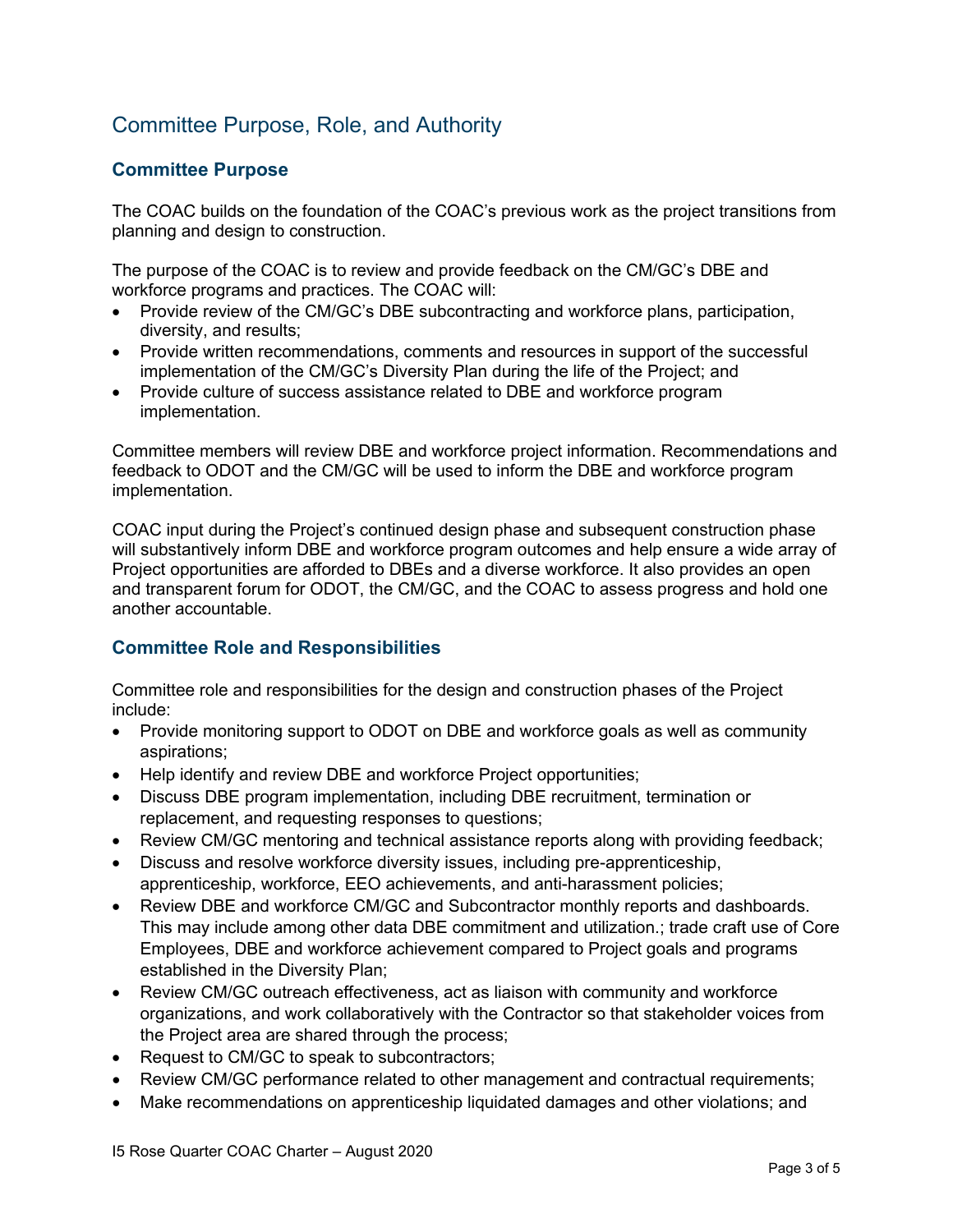• Respond to specific requests from ODOT-sanctioned groups through ODOT's COAC liaison.

#### **Committee Recommendations**

Whenever possible, COAC recommendation / advice to the CM/GC will be determined by consensus, recognizing that consensus may not always be achievable. Consensus has been reached when a general agreement is based after every effort has been made to meet the interests of all members. Members have both the right to expect that no one will ask them to undermine their interests and the responsibility to propose solutions that will meet everyone else's interests as well as their own. Areas of consensus and general areas of agreement will be identified should they emerge.

There is no requirement for the COAC to reach consensus in providing advice to the CM/GC. In these instances, the facilitator will work with the group to identify areas of agreement among COAC members, and will capture individual perspectives where agreement is not identified. Advice provided to the CM/GC will be more useful, when consensus is reached.

#### **Authority**

Through ODOT, the COAC has the ability to question and provide comments regarding Project DBE and workforce program implementation. CM/GC and ODOT will provide written responses to COAC questions and comments.

ODOT shall retain all contractual authority, including providing direction to the CM/GC. ODOT may request written responses from the CM/GC in response to COAC questions and comments.

#### Committee Structure

#### **Convener**

ODOT through the I-5 Rose Quarter Improvement Project convened this COAC process. Operationally, ODOT interacts with the COAC through the COAC facilitator.

The CM/GC will engage with the COAC to mutually give and receive information along with considering recommendations and feedback. The CM/GC will describe how the COAC's input meaningfully informed project decisions.

ODOT will convene monthly meetings, based on input from the CM/GC for meeting topics. COAC meetings are open to the public. Agendas will be prepared and posted to the Project Website at least 5 business days prior to the COAC meeting.

#### **COAC Membership**

The COAC is composed of up to 20 members who represent DBE and workforce stakeholder interests. The Committee shall be comprised of members from DBE firms and advocacy groups, diverse workforce development organizations, and other contractors (with no real or perceived conflict of interest) associations representatives, and representatives from community based organizations with a strong record of accomplishment of serving racial and ethnic minorities,